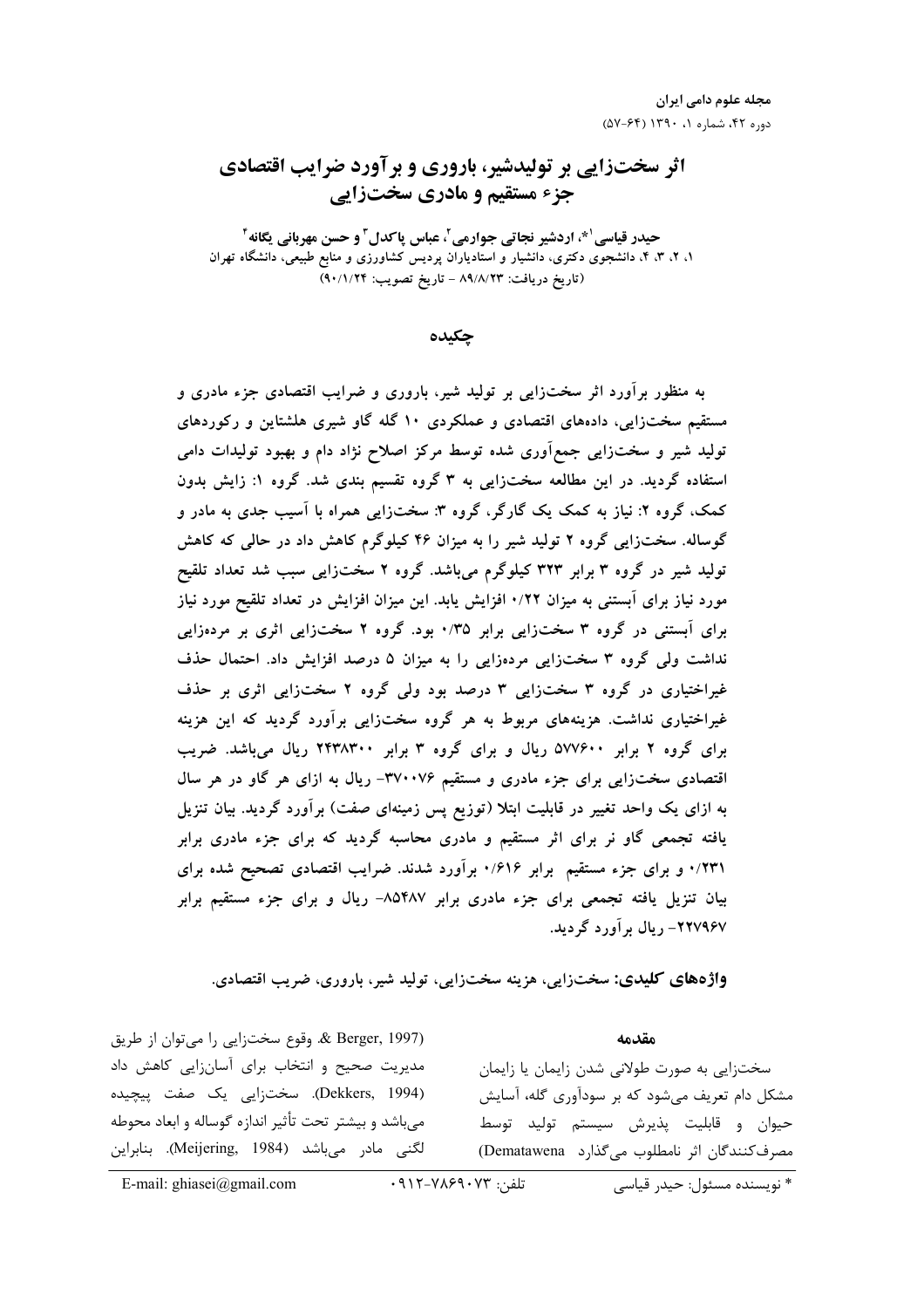سختزایی از لحاظ ژنتیکی به دو بخش جزء مستقیم (مربوط به گوساله) و جزء مادری تقسیم میشود. در تعدادی از مطالعات همبستگی ژنتیکی منفی بین بین جزء مستقیم و مادری سختزایی گزارش شده است (Meijering, 1984). دلیل اصلی همبستگی ژنتیکی منفی بین جزء مستقیم و مادری این است که گوسالههایی که عرض کمتری دارند، آسان به دنیا میآیند ولی خود این حیوانات در آینده در هنگام زایش دچار مشکل خواهند شد (Groen et al., 1998). برآورد ضرایب اقتصادی از مراحل مهم در بهینه سازی طرحهای اصلاح نژاد میباشد زیرا در تابع هدف، شایستگیهای ژنتیکی تابعی از ارزشهای اقتصادی میباشد. در مطالعات مختلف به علت شرایط اقتصادی سیستم تولیدی ضرایب اقتصادی متفاوتی برای سختزایی برآورد شده است. سختزایی اثر اقتصادی . منفی بر صنعت گاو شیری دارد(Djemali et al., 1987) هزینههای اقتصادی مرتبط با سختزایی شامل از دست دادن گوساله، هزینههای دامپزشکی، هزینههای کارگری در مزرعه، ایجاد مشکلات سلامتی، تأثیر بر باروری، افزایش احتمال حذف و کاهش تولید میباشد (1984 .Meijering, 1984). ميزان حذف در گاوهايي كه سختزایی دارند افزایش می یابد که بیشتر به علت تولید شیرکم، مشکلات باروری و ریسک تکرار  $(D$ ematawena میباشد (Dematawena %"T R .& Berger, 1997; Meijering, 1984) سخت;ایی سبب افزایش تعداد تلقیح به ازاء هر آبستنی، تعداد روزهای باز وتعداد روزها از زایش تا اولین تلقیح میشود (1983 ,Thompson et al., 1983). در بررسیها هزینه فرصت از دست رفته در گاوهایی که سختزایی داشتند در مقایسه با گاوهای آسانزا ۳۸۰ دلار گزارش شده است (Dematawena & Berger, 1997). در يک مطالعه شبیهسازی شده با استفاده از اطلاعات اقتصادی، رکوردهای تولیدی و عملکردی گاوهای هلشتاین اسپانیا اثر سه استراتژی مختلف بر پیشرفت ژنتیکی آسان;ایی مورد بررسی قرا گرفت. استراتژی اول انتخاب فقط بر اساس تولید شیر، استراتژی دوم انتخاب بر اساس تولید شیر و جزء ژنتیک مستقیم آسانزایی و استراتژی سوم انتخاب بر اساس تولیدشیر، جزء ژنتیک مستقیم و

جزءژنتیک مادری بود. این محققین نتیجه گرفتند انتخاب فقط بر اساس تولید شیر طی ده سال باعث کاهش جزئی (۰/۱۹ درصد) در سختزایی میشود، ولی پاسخ ژنتیکی به دست آمده در اثر انتخاب براساس استراتژیهایی دوم وسوم در مقایسه با استراتژی اول تفاوتی نداشت (López de Maturana et al., 2007). این محققین دلیل اصلی این امر را حساس بودن پاسخ ژنتیکی آسانزایی به پارامترهای برآورد شده عنوان کردند و پیشنهاد دادند که بهتر است آسانزایی در اهداف اصلاح در نظر گرفته شود. با توجه به اهمیت سختزایی تاکنون در جمعیت گاوهای هلشتاین مطالعه جامعی در ارتباط با سختزایی و اثرات آن انجام نشده است، لذا هدف از این مطالعه برآورد ضرایب اقتصادی جزء مستقیم و مادری سختزایی و اثر سختزایی بر سایر صفات اقتصادی مے باشد.

#### **مواد و روش ها**

دادههای اقتصادی مربوط به ۱۰ گله بزرگ گاو شیری که مربوط به سال ۱۳۸۷ میباشد جهت برآورد ضرایب اقتصادی سختزایی استفاده شد. برای برآورد اثر سختزایی بر باروری و تولید شیر از دادههای مرکز اصلاح نژاد دام و بهبود تولیدات دامی طی سالهای ۱۳۷۰ تا ۱۳۸۵ استفاده گردید. در دادههای مرکز اصلاح نژاد دام امتیاز سختزایی دام به صورت زیر بود: گروه ۱: زایش بدون کمک، گروه ۲: نیاز به کمک یک گارگر، گروه ۳: نیاز به کمک دو کارگر، گروه ۴: نیاز به زنجیر زایمان و آسیب جدی به مادر و گوساله و ۵: نیاز به سزارین. به دلیل فراوانی پایین گروههای ۴ و ۵ این دو گروه با گروه ۳ یک گروه در نظر گرفته شدند. با توجه به گروهه بندی جدید امتیاز سختزایی، گروه ۱: زایش بدون کمک میباشد لذا هیچ هزینهای برای این گروه لحاظ نگردید. گروه ۲: نیاز به کمک یک گارگر. در این گروه زایمان با کمی مشکل بدون آسیب به مادر و گوساله بود، لذا هزینههای مرتبط با این گروه فقط مربوط به نیروی کار، کاهش تولید شیر و باروری در نظر گرفته شد هزینههای خطر حذف، مرگ و میر مادر و گوساله در این گروه لحاظ نشد. گروه ۳: سختزایی همراه با آسیب جدی به مادر و گوساله. بنابراین کلیه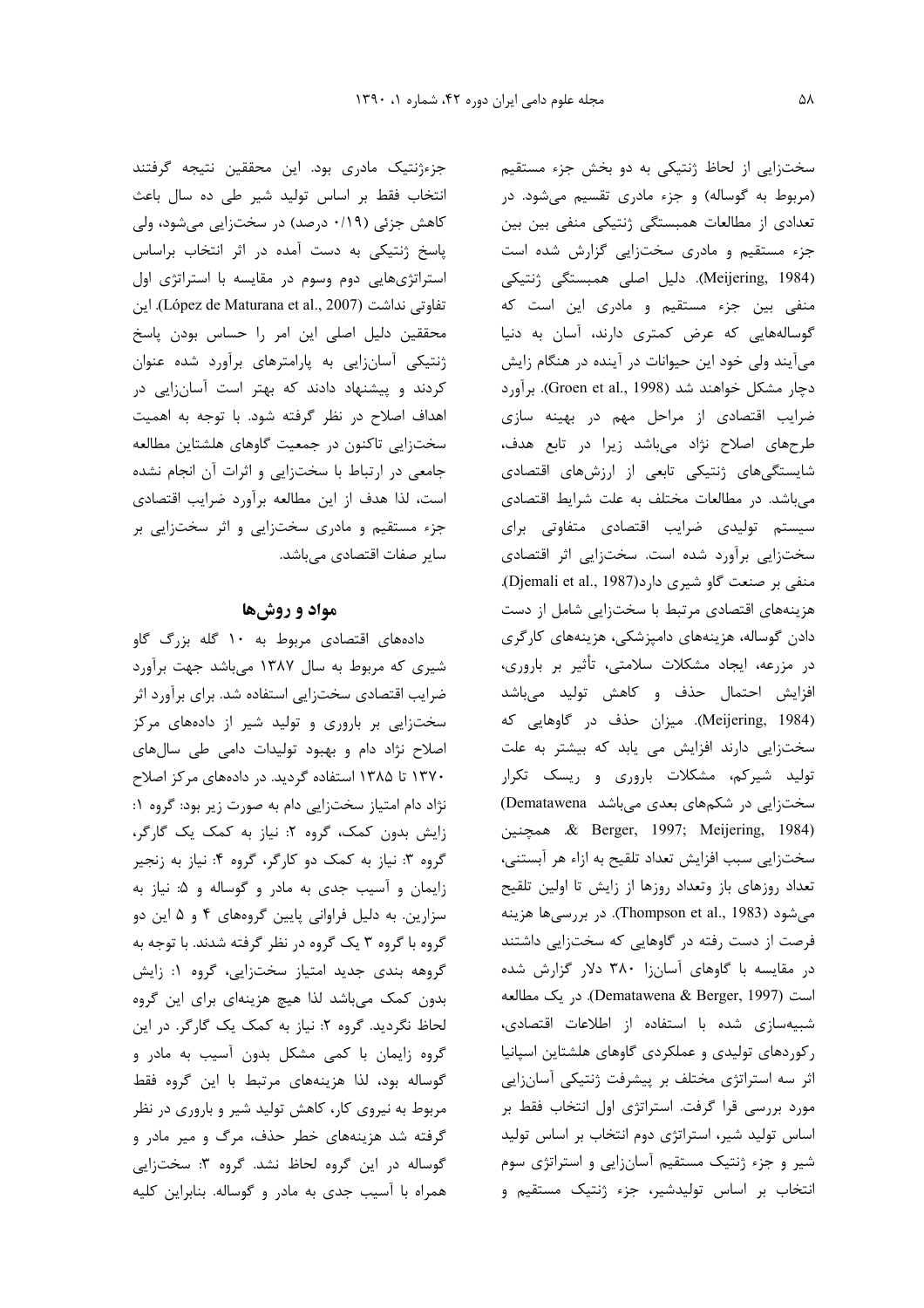هزینههای مرتبط با سختزایی در این گروه در نظر گر فته شد.

**اثر سختزایی بر باروری: ج**هت برآورد اثر سختزایی بر باروری با استفاده از مدل زیر میانگین حداقل مربعات تعداد تلقيح به ازاي هر آبستني در شكم زایش بعدی در هر یک از گروههای سختزایی شکم زایش قبلی برآورد شد:

 $INS = CD + PAR + H + Y + HY + e$ INS: تعداد تلقیح به ازای هر آبستنی در شکم زایش بعدی، CD: امتیاز سختزایی دام در شکم زایش قبلی، :HY فر سال زايش، Hy أثر كله، Y: اثر سال زايش، HY.  $\cdot$ ۳۵ شر متقابل گله-سال و e: باقیمانده. R $^2$  مدل برابر بود. سپس برای تعیین میزان زیان اقتصادی سختزایی بر باروري، ميانگين حداقل مربعات تعداد تلقيح د, هریک از گروههای سختزایی در هزینه هر تلقیح ضرب شدند. هزينه تلقيح به صورت زير محاسبه شد:  $AIC = INS \times (SP + CIN)$ 

AIC: هزينه تلقيح، INS: تعداد تلقيح، SP: قيمت هر دز اسپرم و CIN: دستمزد تلقیح گر برای یک تلقیح.

**اثر سختزایی بر تولید شیر: ج**هت برآورد اثر سختزایی بر تولید شیر با استفاده از مدل زیر میانگین حداقل مربعات تولید شیر در هریک از گروههای سخت;ایی برآورد گردید.

 $MI = CD + PAR + HYS + e$ MI: تولید شیر ۳۰۵ روز، CD: امتیاز سختزایی دام در شكم زايش فعلي، PAR = شكم زايش، HYS: اثر گله  $\cdot$ ، سال - فصل زایش و e باقیمانده.  $\mathsf{R}^2$  مدل برابر  $\cdot$ بود. جدول ۱ پارامترهای اقتصادی مورد استفاده را نشان مے دھند.

جدول ۱– پارامترهای اقتصادی مورد استفاده جهت

|                                            | محاسبه هزینه هر یک از گروههای سختزایی |
|--------------------------------------------|---------------------------------------|
| قيمت (ريال)                                | متغير                                 |
| $\mathbf{r} \cdot \cdot \cdot$             | هزينه هر ساعت كارگر                   |
| $\mathbf{y} \cdot \cdot \cdot \cdot$       | هزينه هر دز اسپرم                     |
| 55.                                        | قیمت هر کیلوگرم شیر                   |
| $\mathbf{y} \circ \cdots \circ \mathbf{y}$ | قيمت تليسه جايگزين                    |
| $\ddot{\theta}$                            | قيمت لاشه دام حذفي                    |
| $\Delta$                                   | ميانگين قيمت فروش يک راس گوساله       |
| $\mathsf{r}_{\mathfrak{p}_0\cdots}$        | هزينه پرورش گوساله تا سن سه ماهگي     |

**هزینه گروههای مختلف سختزایی:** با توجه به پارامترهای اقتصادی و هزینههای مرتبط با هر یک از گروههای سختزایی، کل هزینه هر یک از گروههای سختزايي (CCD) به صورت زير محاسبه گرديد: CCD= (LM  $\times$  MC) + (CP  $\times$  SBC) + (HRC  $\times$ 

 $CDC$ ) + (WHC  $\times$  WAC) + (FLC  $\times$  CIN) LM: میزان کاهش تولید شیر در اثر سختزایی، MC: قیمت یک کیلوگرم شیر، CP: سود حاصل از فروش یک گوساله، SBC: احتمال مردهزایی در اثر سختزایی، HRC: هزینه جایگزینی یک تلیسه، CDC: احتمال مرگ دام در اثر سختزایی، WHC: هزینه هر ساعت کار، WAC: میزان ساعت کاری اضافی در اثر سختزایی، FLC: مقدار کاهش باروری در اثر سختزای و CIN. هزينه يک تلقيح است.

**محاسبه ضرایب اقتصادی سختزایی: ک**ل هزینه سختزایی در مقیاس پشت صحنه (liability) با استفاده از مدل آستانهای زیر که توسط Meijering (1984) ارائه شده است، محاسبه گردید:

 $C = [\Phi(t_2 - \mu) - \Phi(t_1 - \mu)]c_2 + [1 - \Phi(t_2 - \mu)]c_3$  ()

. ميانگين هزينه سختزايي، t $\mathfrak{t}_i$ : فاصله آستانه ilم . از میانگین پشت صحنه در مقیاس نرمال استاندارد، : فراوانی حیوانات در گروه دوم  $[\Phi(\mathsf{t}_2-\mathsf{\mu})-\Phi(\mathsf{t}_1-\mathsf{\mu})]$ سختزایی،  $[1 \text{--} \Phi(\mathfrak{t}_2 \text{--} \mu) ]$ : فراوانی حیوانات در گروه  $c_2$  سوم سختزایی است  $c_2$  و  $c_3$  به ترتیب میزان هزینه سختزایی در گروههای ۲ و ۳ سختزایی است.

جهت برأورد ضرايب اقتصادي سختزايي از معادله ۱ نسبت به میانگین پشت صحنه مشتق جزئی گرفته شد:

$$
\frac{\partial C}{\partial \mu} = -c_2 \Phi(t_1 - \mu) + (c_2 - c_3) \Phi(t_2 - \mu)
$$
 (7)

ا تابع چگالی احتمال توزیع نرمال: $\Phi({\rm t}_{\rm i}\!-\!\!\mu\,)$ استاندارد میباشد و سایر علائم به کار رفته در معادله ۲ همانند علائم به کار رفت در معادله ۱ میباشد.

 $\mathbf{f}_i - \mathbf{\mu} \in \mathbf{t}_i$  محاسبه  $\mathbf{t}_i - \mathbf{\mu} \in \mathbf{t}_i$ ؛

t<sub>1</sub>-μ: با استفاده از جدول توزيع نرمال استاندارد، آن  $\sim$  نقطه از توزیع نرمال استاندارد (Z=٠/٩۶) که ۸۳ درصد مشاهدات (فراوانی گروه ۱ سختزایی) کمتر از میباشد، پیدا گردید. این z به دست آمده همان t<sub>1</sub>-µ میباشد.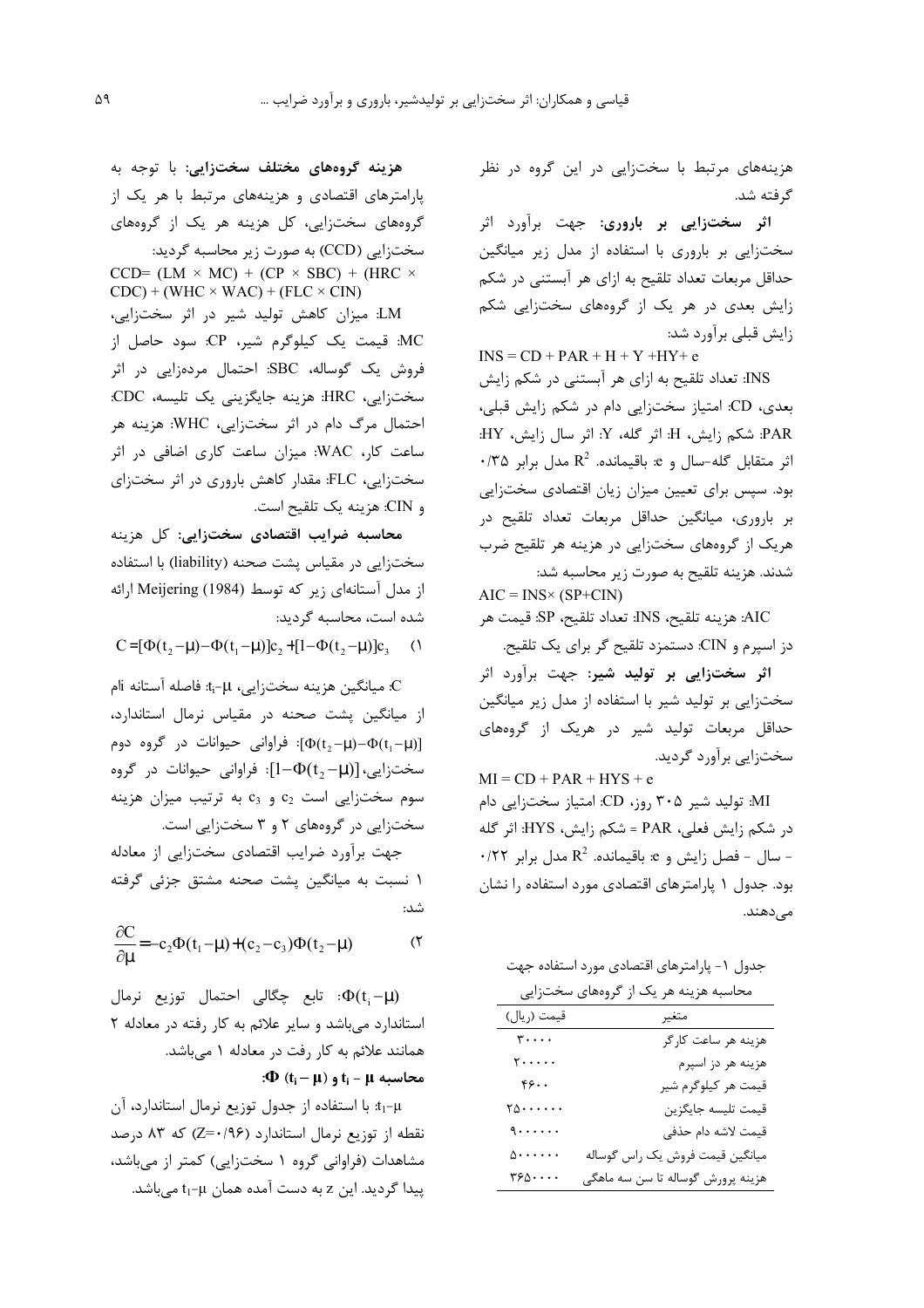t2-μ: با استفاده از جدول توزيع نرمال استاندارد، آن نقطه از توزيع نرمال استاندارد (1/۴۱ =Z) كه ۹۲/۲ درصد مشاهدات (فراوانی گروه ۱ سختزایی + فروانی گروه ۲ سختزایی) کمتر از آن میباشد را پیدا گردید. این z به دست آمده همان t $_2\hbox{-}\mu$  میباشد.

 $\Phi$  (t<sub>2</sub> – µ)  $\Phi$  (t<sub>1</sub> – µ) برای محاسبه  $\Phi$  (t<sub>1</sub> – µ) برای چگالی احتمال توزیع نرمال استاندارد ((Φ (x)) به جای به ترتیب مقادیر  $\mathfrak{e}_1 - \mu = (1 + \mathfrak{e} + \mathfrak{e} + \mathfrak{e} + \mathfrak{e} + \mathfrak{e} + \mathfrak{e} + \mathfrak{e} + \mathfrak{e} + \mathfrak{e} + \mathfrak{e} + \mathfrak{e} + \mathfrak{e} + \mathfrak{e} + \mathfrak{e} + \mathfrak{e} + \mathfrak{e} + \mathfrak{e} + \mathfrak{e} + \mathfrak{e} + \mathfrak{e} + \mathfrak{e} + \mathfrak{e} + \mathfrak{e} + \mathfrak$  $\Phi$ داده شد. اعداد به دست آمده به ترتیب برابر  $\Phi$ (t $_1$  و مے باشند.  $\Phi$ (t2–µ)

$$
\Phi(x) = \frac{1}{\sqrt{2\pi}} e^{-(\frac{1}{2})x^2}
$$
  
 
$$
\Phi(t_1 - \mu) = -(7\Delta \mathbf{r} \cdot \mathbf{r}) \Phi(t_2 - \mu) = -(15\Delta \mathbf{r})
$$

محاسبه بیان ژنی تنزیل یافته برای جزء مادری و مستقیم سختزای*ی* 

بیان ژنی تنزیل یافته با استفاده از روش .(McClintock & Cunningham, 1974; Balcerzak, (1989 محاسبه گردید. با استفاده از این روش تعداد ممکنه بیان ژنهای یک گاو نر (بعد از یک تلقیح موفقيتآميز) از سال صفر محاسبه مي شود. با فرض ، تعداد ممکنه فرزندان گاو نر که در سال (y) و $\rm N_{Dgy}$ نسل (g) بعد از یک تلقیح موفقیت آمیز جزء مستقیم سختزايي (D) و N<sub>Mgy،</sub> تعداد ممكنه فرزندان گاو نر كه

 $\mathbf{y}$  در سال (y) و نسل (g) بعد از یک تلقیح موفقیتآمیز جزء مادری (M) سختزایی را بیان میکنند. روش محاسبه  ${\rm N_{\rm Mgy}}$ و  ${\rm N_{\rm Dgy}}$  در جدول ۲ نشان داده شده است. برای محاسبه  $N_{\rm{Bgy}}$ و  $N_{\rm{Dgy}}$  فرض شد که اولین زایش هر گاو در سن ٢/٢ سالگی انجام میشود و میانگین تعداد دوره شیردهی هر گاو نیز ۳ دوره میباشد.

جهت محاسبه بیانهای تنزیل یافته استاندارد، تعداد ممکنه افرادی که ژنهای گاو نر برای جزء مادری و مستقیم را بیان میکنند باید برای موارد زیر تصحیح شود:

۰. ژنهای گاو نر در فرزندان در نسلهای بعد رقیق میشود. لذا باید برای این فاکتور تصحیح انجام شود. در نسل g مقدار بیان جرء مادری سختزایی برابر و مقدار بیان برای جزء مستقیم سختزایی (۰/۵)  $\left( \cdot/\Delta\right) \overset{\text{g}+1}{\sim}$ برابر  $^{g+1}$  .

۲. تصحیح برای زمان بین تلقیح و بیان ژن. بیان ژن در زمانهای اولیه از لحاظ اقتصادی اهمیت بیشتری نسبت به بيان ژن در زمانهاى بعدى دارد. لذا درآمد(R) در سال (y) را باید با استفاده از فرمول که در این فرمول r برابر نرخ بهره  $1/(1+\text{r})^\text{Y} = \text{R}^\text{Y}$ میباشد. به ارزش فعلی تنزیل دهیم.

۳. تصحیح برای احتمال اینکه هر یک از بیانها واقعأ رخ دهند. اگر میانگین تعداد دوره شیردهی L باشد،

|           |   |   |            |  |   |     |              |           | و مادری سختزایی بعد از یک تلقیح موفقیتآمیز در سال صفر |  |
|-----------|---|---|------------|--|---|-----|--------------|-----------|-------------------------------------------------------|--|
|           |   |   |            |  |   | نسل |              |           |                                                       |  |
| اثر مادرى |   |   |            |  |   |     | اثر مستقيم   |           |                                                       |  |
| ۴         | ٣ | ٢ | $\sqrt{ }$ |  | ۴ | ٣   | $\mathsf{r}$ | $\Lambda$ | سال                                                   |  |
|           |   |   |            |  |   |     |              |           |                                                       |  |
|           |   |   |            |  |   |     |              |           |                                                       |  |
|           |   |   |            |  |   |     |              |           | ٢                                                     |  |
|           |   |   |            |  |   |     |              |           | ٣                                                     |  |
|           |   |   |            |  |   |     |              |           | ۴                                                     |  |
|           |   |   |            |  |   |     |              |           | ۵                                                     |  |
|           |   |   |            |  |   |     |              |           | ۶                                                     |  |
|           |   | ٣ |            |  |   |     | ٣            |           |                                                       |  |
|           | ٣ | ٢ |            |  |   | ٣   |              |           | ٨                                                     |  |
|           | ۶ |   |            |  |   | ۶   |              |           | ٩                                                     |  |
| ۴         |   |   |            |  | ۴ |     |              |           |                                                       |  |

جدول ۲- تعداد ممکنه بیان ژنهای گاو نر برای جزء مستقیم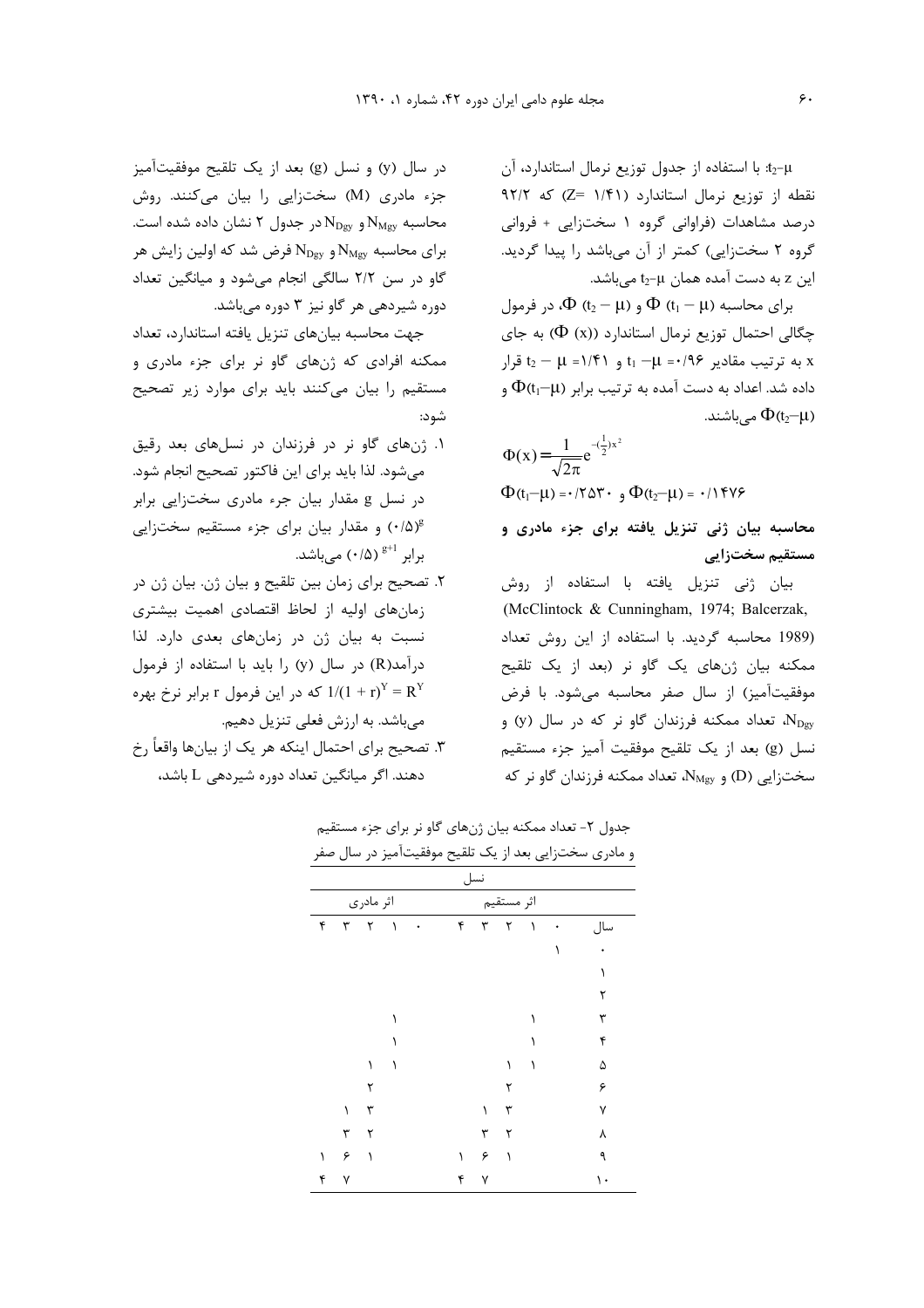احتمال این که زایش در نسل g واقعا رخ دهد برابر میباشد. اگر فرض شود ژنهای گاو نر برای  $1/(\mathrm{L})^\mathrm{g}$ سختزایی فقط در فرزندان ماده بیان شود بنابراین احتمال این که هر یک از بیانهای ممکنه واقعا رخ دهد برابر 1/(2L) میباشد. اگر N'<sub>Dgy</sub> و N'<sub>Mgy</sub> ترتیب بیانهای تنزیل یافته استاندارد ژنهای گاو نر برای اثرات مستقیم و مادری سختزایی باشد، به صورت زیر محاسبه میشود:  $N'_{\text{Dgy}} = N_{\text{Dgy}} (1/2)^{g+1} \times R^{Y} \times 1/(2L)^{g}$ 

 $N'_{Mgy} = N_{Mgy} \times (1/2)^g \times R^{Y} \times 1/(2L)^g$ 

جهت محاسبه بیان تنزیل یافته تجمعی یک گاو نر (که برابر میزان مشارکت ژنتیکی یک گاو نر در یک جمعیت در اثر یک تلقیح موفق در نسل صفر است)، بیانهای تنزیل یافته استاندارد در طول نسلها و سالها با هم جمع میشوند. اگر  $\rm E_{D}$  و  $\rm E_{M}$  به ترتیب بیان تنزیل یافته تجمعی گاو نر برای اثر مستقیم و مادری باشد مقدار آنها به صورت زیر محاسبه می شوند:

$$
E_{D} = \sum_{g=0}^{G} \sum_{y=0}^{Y} N'_{Dgy}
$$

$$
E_{M} = \sum_{g=0}^{G} \sum_{y=0}^{Y} N'_{Mgy}
$$

در این روابط g برابر تعداد نسل و y دوره سرمایه گذاری است. حال با فرض این که اولین زایش هر گاو در سن ۲/۲ سالگی انجام شود، میانگین تعداد دوره شیردهی ۳ باشد، نرخ بهره برابر ۱۲ درصد (مبنا سال ۱۳۸۷) و طول دوره سرمایهگذاری ۱۰ سال باشد مقادیر و  $E_M$  به ترتیب برابر ۰/۶۱۶ و ۰/۲۳۱ به دست  $E_D$ می آید. با ضرب این اعداد در ضریب اقتصادی به دست آمده برای جزء مادر و مستقیم ضرایب اقتصادی تصحیح شده برای جزء مستقیم و مادری محاسبه میشوند که در شاخص از این ضرایب استفاده خواهد شد.

 $\mathbf{a}_{\text{DCE}} = \mathbf{E}_{\text{D}} \times \mathbf{a}_{\text{CE}}$  $\mathbf{a}_{MCE} = \mathbf{E}_{M} \times \mathbf{a}_{CE}$ 

aMCE و aMCE به ترتيب ضريب اقتصادى جزء مستقیم و مادری سختزایی که برای بیان تنزیل یافته تجمعی تصحیح شدهاند،  $\rm E_{M}$  و  $\rm E_{M}$  به ترتیب بیانهای تنزیل یافته استاندارد برای جزء مستقیم و مادری  $a_{CE}$  و  $a_{CE}$  برابر ارزش اقتصادی مطلق برای سختزایی میباشد.

## **نتايج و بحث**

اثر سختزایی بر تولید شیر، باروری و مردهزایی: بیشترین هزینههای مرتبط با سختزایی شامل کاهش در تولید شیر، کاهش باروری، افزایش تعداد ساعت کار اضافی، افزایش مردهزایی و افزایش حذف غیراختیاری میباشد. اثرات سختزایی به همراه فراوانیها به تفکیک هر گروه در جدول ۳ نشان داده شده است. گروه ۱ بیشترین (۸۳ درصد) و گروه ۳ کمترین فراوانی را داشتند. سختزایی گروه ۲ تولید شیر را به میزان ۴۶ کیلوگرم کاهش داد در حالی که کاهش تولید شیر در گروه ۳ برابر ۳۲۳ کیلوگرم بود. گروه ۲ سختزایی سبب میشود تعداد تلقیح مورد نیاز برای آبستنی به میزان ٢٢/٠ افزايش يابد. اين ميزان افزايش در تعداد تلقيح مورد نیاز برای آبستنی در گروه ۳ سختزایی برابر ۰/۳۵ میباشد. یکی از اثرات سختزایی افزایش احتمال مرگومیر گوساله در هنگام زایش میباشد. گروه ۲ سختزایی اثری بر مردهزایی نداشت ولی گروه ۳ سختزایی مردهزایی را به میزان ۵ درصد افزایش داد. همچنین سختزایی احتمال حذف غیراختیاری را افزایش میدهد. به طوری که احتمال حذف غیراختیاری در گروه ۳ سختزایی ۳ درصد بود ولی گروه ۲ سختزایی اثری بر حذف غیراختیاری نداشت. دامهایی كه دچار سختزايي ميشوند وقت بيشتري براي آن گاو صرف میشود که میزان وقت اضافی صرف شده در گروه ۲ برابر ۵ ساعت و در گروه ۳ برابر ۱۰ ساعت بود. در مطالعهای، .Thompson et al و1983) میزان کاهش تولید شیر در شکم اول، دوم و شکم سوم و بالاتر در اثر سختزایی را به ترتیب ۴۶۵، ۵۷۶ و ۷۲۵ کیلوگرم گزارش کردهاند. گاوهایی که در گروه سختزایی ۵ (عمل سزارین) قرار داشتند نسبت به گاوهایی که آسانزایی داشتند ۷۰۳/۶ کیلوگرم شیر کمتر، ۲۴/۱ کیلوگرم چربی کمتر، ۲۰/۸ کیلوگرم پروتئین کمتر تولید کردند و همچنین گاوهایی که در گروه ۵ سختزایی بودند میزان مرگومیر گاو نسبت به گاوهایی که زایمان آسانزایی داشتند ۴/۱ درصد بیشتر بود. برای دامهایی که در گروه سختزایی ۵ قرار داشتند تعداد تلقیح مورد نیاز برای آبستنی نسبت گاوهای آسانزا ۰/۲ بیشتر و همچنین فاصله گوساله زایی ۳۳ روز بیشتر بود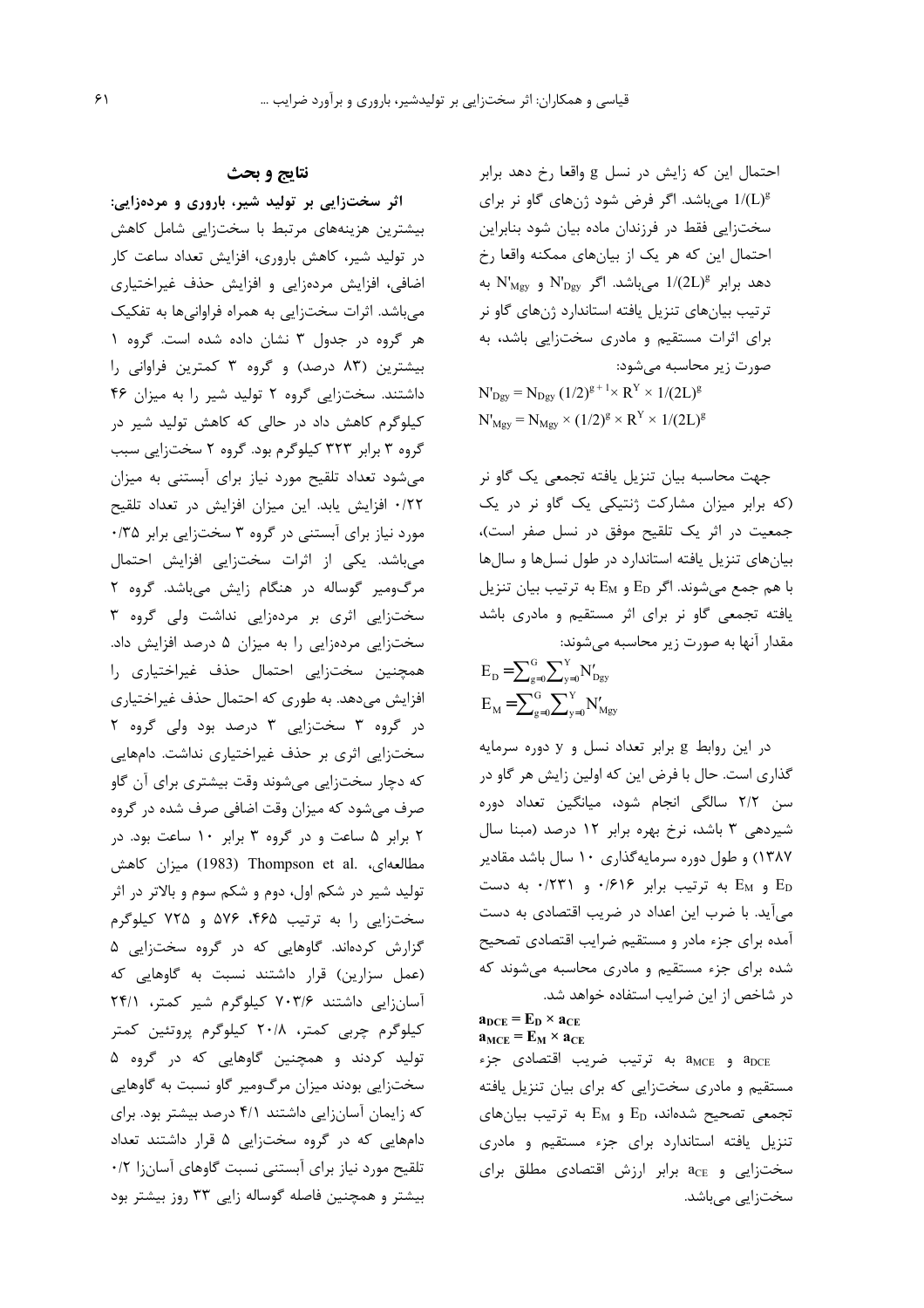(Dematawena & Berger, 1997). گاوهای سخت;ا نسبت به گاوهای آسان;ا حدود ۱۰۰ کیلوگرم شیر کمتری تولید کردند همچنین تعداد تلقیح به ازای هر آبستنی در گاوهای سختزا ۵۱/۰، میزان حذف غیراختیاری ۰/۵۰، میزان مرگ ۰/۵۰ و میزان مردهزایی به طور متوسط ٨/٥ درصد بيشتر بود، و ميزان تعداد ساعات کار صرف شده برای گاوهای سختزا ۲۰ ساعت (López de Maturana et بيشتر از گاوهاى آسانزا بود al., 2007). میانگین میزان مرگ و میر گوساله در ۴۸ ساعت بعد از زایش برابر ۶/۶۵ درصد بود اما در سختزایی شدید (کد ۵) این میزان مرگ و میر به ۵۷ درصد افزايش يافت (Martinez et al., 1983). سختزایی از طریق جفت ماندگی و عفونت رحم سبب افزایش فاصله گوساله زایی به میزان ۱۶ تا ۳۶ روز .(Erb et al., 1981)

جدول ۳- فراوانی گروههای مختلف سختزایی و هزینهای

| مرتبط با هر یک از گروههای سختزایی |                               |        |                                                    |  |  |  |  |
|-----------------------------------|-------------------------------|--------|----------------------------------------------------|--|--|--|--|
|                                   | گروه ۱ گروه ۲ گروه۳           |        | امتياز سختزايي                                     |  |  |  |  |
|                                   | $Y/\lambda$ $9/7$ $\lambda$ ۳ |        | فراوانی (درصد)                                     |  |  |  |  |
|                                   | $rrr$ $r\rho$ .               |        | كاهش توليد شير (كيلوگرم)                           |  |  |  |  |
|                                   | $\cdot$ /۳۵ $\cdot$ /۲۲       | $\,$ . | اثر بر باروري (افزايش تعداد تلقيح به ازي هر آبستي) |  |  |  |  |
|                                   | $\lambda \cdot \Delta$ .      |        | تعدادساعت كار اضافى                                |  |  |  |  |
|                                   |                               |        | مردهزایی در اثر سختزایی (درصد)                     |  |  |  |  |
|                                   | $\mathbf{r}$                  |        | حذف غیراختیاری (درصد)                              |  |  |  |  |

**هزینههای سختزایی:** هزینههای سختزایی در گروههای مختلف سختزایی برآورد شدند. میزان هزینه برآورد شده برای گروه ۲ سختزایی برابر ۵۷۷۶۰۰ ریال و برای گروه ۳ سختزایی میزان هزینهها برابر ۲۴۳۸۳۰۰ ریال برآورد گردید. در واحدهای دامداری نحوه کد دهی به نوع سختزایی در کشورهای مختلف فرق میکند. در بعضی از کشورهای اسکاندیناوی کدها از ۱ تا ۳ و در کشور ایالات متحده آمریکا از ۱ تا ۵ متغیر است. که کد ۱ زایش بدون کمک و کد ۵ زایش بسيار سخت كه نياز به جراحى و تكه تكه كردن گوساله در رحم میباشد. در بررسیها هزینههای اقتصادی مرتبط با هر یک از کدهای سختزایی .، ۲۰/۴۵، ۹۶/۴۸، ۱۵۹/۴۸ و ۳۷۹/۶۱ دلار به ترتیب برای کدهای ا تا ۵ برآورد شده است ,Dematawena & Berger)

(1997. در جمعیت گاوهای اسپانیا میزان هزینههای مرتبط با گروه ۳ سختزایی ۱۵۵/۱۹ یورو و هزینه گروه ۲ سختزایی ۳۱/۹۴ یورو گزارش شده است López de) .Maturana et al., 2007)

**ضرایب اقتصادی سختزایی:** در مطالعه حاضر هزینههای مرتبط با جزء مستقیم و مادری سختزایی یکسان فرض شد. برای به دست آوردن ضرایب اقتصادی برای جزءمادری و مستقیم این ضرایب نسبت به بیانهای تنزیل یافته تجمعی مرتبط با هر جزء تصحیح شدند. در تعدادی از مطالعات ارزش اقتصادی جز مادری و سختزایی یکسان در نظر گرفته شده است Kluyts et) .al., 2007; MacNeil et al., 1994; Ponzoni et al., (1989. ولی محققین دیگر هزینههای مرتبط با جزء مادری و مستقیم را یکسان در نظر گرفتهاند، ولی در برآورد ارزش اقتصادی این دو جزء از بیان تنزیل یافته تجمعی استفاده کردهاند، لذا ضرایب اقتصادی متفاوتی برای جزء مادری و مستقیم سختزایی گزارش کردهاند \]^ 3c6?, .(Balcerzak, 1989; Dekkers, 1994) مستقیم و مادری سختزایی از لحاظ ژنتیکی دو صفت متفاوت میباشند، ولی اثر هر دو ایجاد سختزایی در دام است لذا هزینههای مرتبط با این دو جزء یکسان است (Dekkers, 1994). جهت برآورد ضرايب اقتصادى جزء مادری و مستقیم سختزایی، هزینههای مرتبط با هر کدام یک از گروههای سختزایی را در معادله ۲ جایگزین شدند. در این مطالعه ضریب اقتصادی سختزایی برای جزء مادری و مستقیم ۳۷۰۰۷۶- ریال به ازای هر گاو در هر سال به ازای یک واحد تغییر در قابلیت ابتلا (توزیع پس زمینهای صفت) برآورد گردید. ضریب برآورد شده برای سختزایی منفی میباشد که بیانگر این است که با افزایش میزان سختزایی در گله سودآوري كاهش خواهد يافت.

Dekkers (1994) با در نظر گرفتن هزینههای یکسان برای سختزایی مادری و مستقیم ضریب اقتصادی برای جزء مادری و مستقیم را ۴۳ دلار برآورد کرد. با استفاده از اسپرم یک گاو نر ژنهای جزء مستقیم و مادری این گاو نر با هم به فرزندان منتقل میشود. ولی نحوه بیان این ژنها متفاوت میباشد. زمانی که گوساله این گاو نر به دنیا می آید (نسل صفر) جزء مادری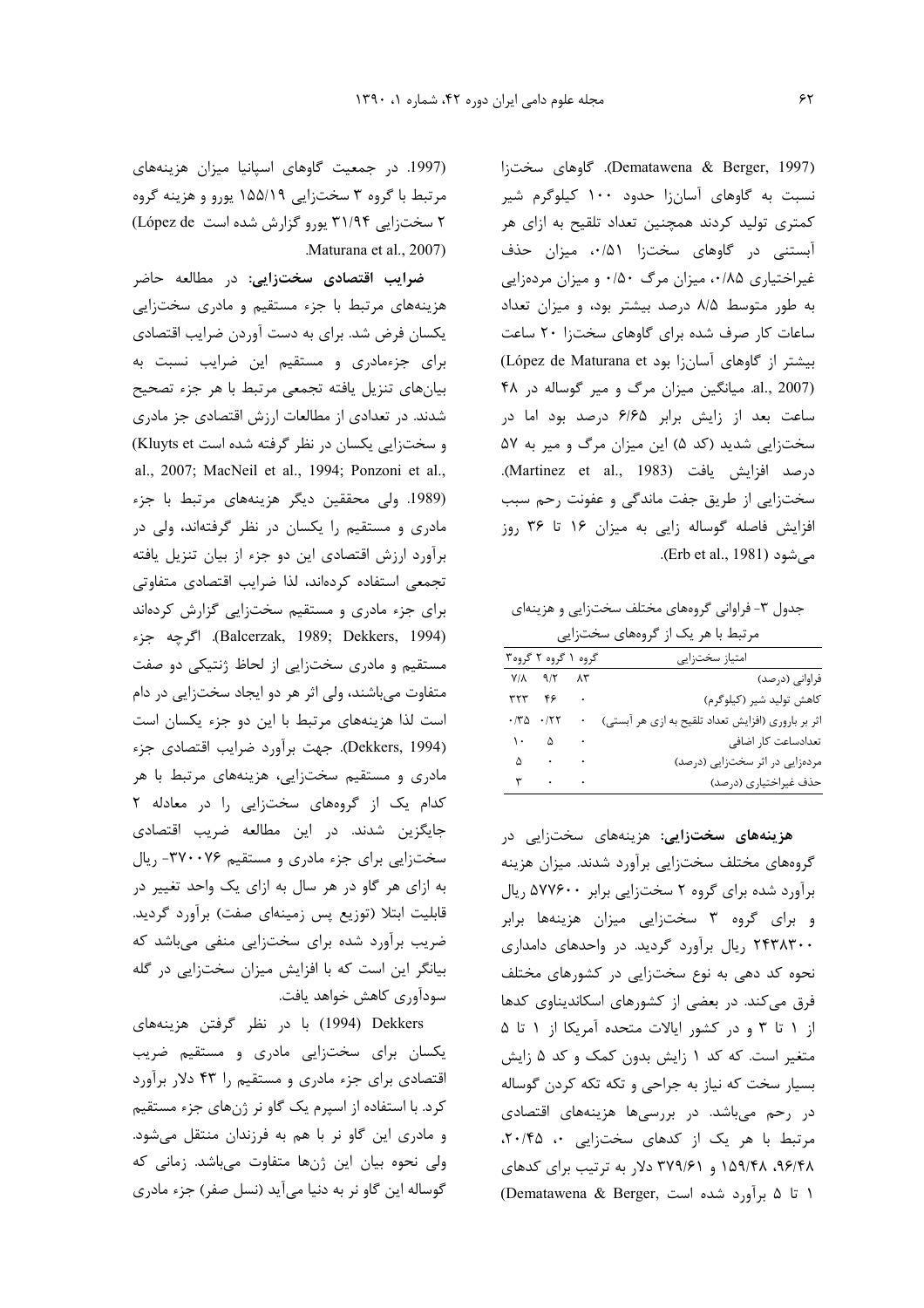گاو نر بیان نمیشود، ولی در این نسل، نصف ژنهای جزء مستقیم سختزایی بیان میشوند. همچنین زمانی كه دختر اين گاو نر زايش مى كند (نسل يک) يک دوم جزء مادری و یک چهارم جزء مستقیم سختزایی این گاو نر در این نسل بیان میشوند. لذا بهتر است ارزشهای اقتصادی به دست آمده برای جزء مستقیم و مادری با استفاده از روش بیان تنزیل یافته تجمعی تصحيح شوند (Balcerzak, 1989). بيان تنزيل يافته تجمعی برای جزء مستقیم ۱۶۱۶ و برای جزء مادری ۰/۲۳۱ برآورد گردید. ضریب اقتصادی تصحیح شده برای بیان تنزیل یافته تجمعی برای جزء مادری برابر ٨۵۴٨٧- ريال وبراى جزء مستقيم ٢٢٧٩۶٧- ريال (2007) López deMaturana et al. برابر برآورد گرديد. ضریب اقتصادی سختزایی بدون تصحیح شده برای بیان تنزیل یافته تجمعی برای جزء مستقیم را ۱۸- یورو و برای جزء مادری را ١٣- يورو برآورد كردند. اين ضرایب اقتصادی برآورد شده به شرطی میتواند در اهداف اصلاحی استفاده شود که در تابع هدف صفاتی كه در اثر سخت;ایی كاهش یا افزایش می یابند (مانند باروری و تولید شیر) لحاظ نشده باشند؛ زیرا یک صفت عملکردی ممکن است به طور فنوتیپی و ژنتیکی با سایر صفات تولیدی و صفات عملکردی دیگر در ارتباط باشد. به عنوان مثال سختزايي سبب كاهش توليد شير، افزایش تعداد تلقیح به ازای هر باروری و افزایش فاصله گوسالهزایی میشود. به این اثرات نامطلوب سختزایی بر سایر صفات تولیدی و عملکردی هزینه غیرمستقیم میگویند. اگر سختزایی به همراه تولید شیر و باروری در تابع هدف باشد به منظور اجتناب از محاسبه مضاعف، کاهش عملکرد در تولید شیر، و باروری (هزینههای غیرمستقیم) در اثر سختزایی نباید در برآورد ضرایب اقتصادی صفت سخت;ایی منظور شوند. زیرا در محاسبه شاخص با در نظر گرفتن ساختار همبستگیها این

هزینههای غیرمستقیم (کاهش در سایر صفات موجود در تابع هدف) در نظر گرفته می شود. از طرفی طبق تعریف، ارزش اقتصادی یک صفت در حد میانگین سایر صفات برآورد میشود. بنابراین در نظر گرفتن هزینههای غیرمستقیم سختزایی (کاهش تولید شیر و باروری) در محاسبه ارزش اقتصادی سختزایی مورد استفاده در شاخص در نظر گرفته نمیشود (Kluyts et al., 2007). ضریب اقتصادی سخت;ایی (بدون در نظر گرفتن کاهش تولید و باروری) برابر ۷۰۰۵۳- برآورد گردید. که با تصحیح این ضریب برای بیان تنزیل یافته تجمعی ضرایب مورد استفاده برای شاخص به دست آمد که این ضریب برای جزء مستقیم و مادری به ترتیب برابر ۳۷۹۵۳ - و ۱۴۲۳۲ - می باشد.

### نتیجهگیری کلی

نتایج این مطالعه نشان میدهد که سخت;ایی یک صفت مهم اقتصادى مىباشد. نتايج مطالعه حاضر نشان داد که سختزایی بر تمامی عوامل درآمدزا در یک واحد دامداری تأثیر منفی میگذارد. در یک واحد دامداری درآمد عمده دام از فروش شیر و گوساله میباشد که سختزایی باعث کاهش تولید شیر و افزایش مردهزایی میشود. همچنین باروری یکی از صفات مهم میباشد که سختزایی باعث کاهش باروری دامها می گردد. گروه ۳ سختزایی بیشترین اثر منفی را بر عملکرد دام داشت. همچنین با توجه به فراوانی وقوع این گروه بهتر است در اهداف اصلاحی صفت سخت;ایی در نظر گرفته شوند. از آنجایی که سخت;ایی ماد<sub>ر</sub>ی و مستقیم از لحاظ ژنتیکی دو صفت متفاوتی هستند و زمان بروز این دو در فرزندان متفاوت میباشد بهتر است جزء مادری و مستقیم سخت;ایی به طور جداگانه در اهداف اصلاحی در نظر گرفته شوند. ضریبی که در تابع هدف برای جزء مستقیم در نظر گرفته می شود بیشتر از ضریب جزء مادری مے باشد.

#### **REFERENCES**

- 1. Balcerzak, A., Freeman E. & Willham R. L. (1989). Selection for the Direct and Maternal Genetic Effects for Dystocia in Holsteins. *J. Dairy. Sci.*, 72, 1273-1279.
- 2. Dekkers, J. C. M. (1994). optimal breeding strategies for calving ease. *J. Dairy. Sci*., 77, 3441-3453.
- 3. Dematawena, C. M. B. & Berger, P. J. (1997). Effect of dystocia on yield, fertility, and cow losses and an economic evaluation of dystocia scores for Holsteins. *J. Dairy Sci*., 80, 754-761.
- 4. Djemali, M., Freeman, A. E. & Berger, P. J. (1987). Reporting of dystocia scores and effects of dystocia on production, days open, and days dry from dairy herd improvement data. *J. Dairy Sci*., 70, 2127-2131.